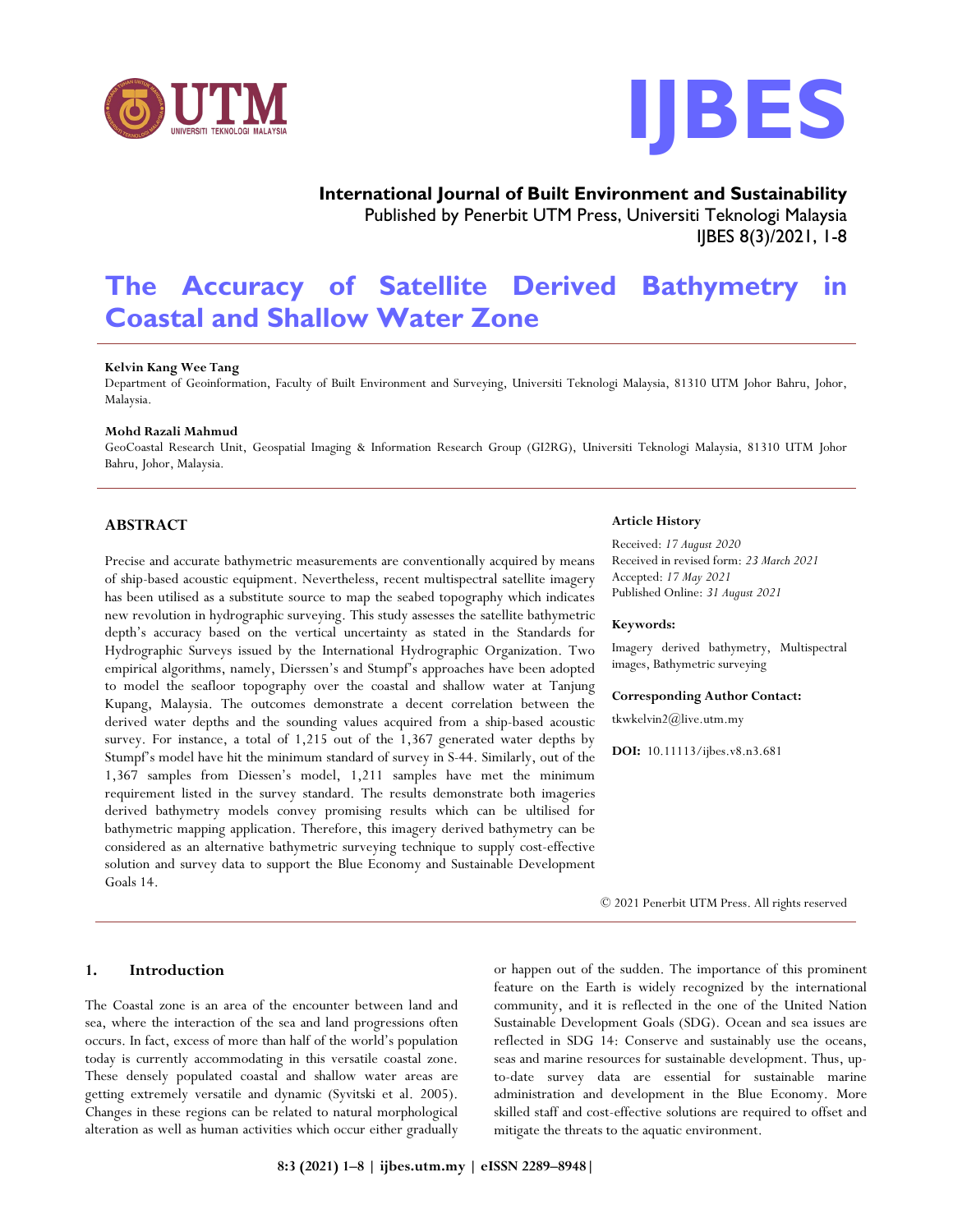Conventionally, bathymetric measurements are acquired via timely consuming ship-based acoustic systems like single beam echo sounding and multibeam system. Significant alterations over the seabed within a quick period may not be practically attempted via those acoustic methods. In short, some of the charts are outdated and may post potential hazards to the mariners. The prelude of remote detecting innovation has evolved new revolution in our hydrographic surveying industry since the previous decade. Today, the penetration capability of the electromagnetic spectrum into the water column has enabled human's capability to accomplish numerous missions including bathymetric derived from remotely sensed satellite images. Thus, the imagery derived bathymetry approach has wound up increasingly and been applied as a substitute approach to acquire new bathymetric data. The principle reason on the ground is that this inspiring method does not need extensive sum of money, time and energy when it comes to the nearshore and the coastal region.

Remote sensing using satellite technology has no doubt in delivering high resolution imagery for viewing purposes, likewise, it also allows us to reveal meaningful information out of the swift imagery collection. It has been applied as an effective supplemental approach to compromise the growing demands of up to date and comprehensive bathymetric depth data because of its tremendous spatial coverage and flexibility (Gao, 2009). Hence, this satellite bathymetry technique has substantiated itself as a beneficial reconnaissance instrument for nearshore imagery derived bathymetry mapping application (Mateo-Pérez *et al*., 2020; Jégat *et al.*, 2016; Pe'eri *et al.*, 2013) as well as detecting the seafloor changes (Pacheco *et al.*, 2014; Darama *et al*., 2019). In most of the earlier investigations, the majority of these depth retrieval algorithms are only practically work only across clear shallow ocean waters (Jawak *et al.*, 2015; Jégat *et al.*, 2016). Furthermore, some hydrographic offices from the European nations (e.g. UKHO, SHOM, etc.) have employed imagery derivation bathymetry extraction approach to update their nautical charts (Mavraeidopoulos *et al.*, 2017).

According to a synoptic review by Jawak *et al.* (2015), among the popular derivation models, Stumpf *et al.* (2003) and Lyzenga *et al.* (2006) are the widely used algorithms to deriving bathymetry information using remote sensing technologies. Nevertheless, most of the previous research works only focusing on statistical accuracy performance and examining the correlation  $(r^2)$  between derived depths and charted depths. In addition, this kind of research is less explored in the tropical environment setting and relatively new to a country like Malaysia (Najhan *et al.*, 2017). Consequently, this proposed paper attempts to evaluate the bathymetry derivation approach over the coastal and shallow water at Tanjung Kupang, Malaysia. This study is assessing the imagery derived bathymetry's accuracy derived by two empirical models. The allowable total vertical uncertainty (TVU) is referred to the Standards for Hydrographic Surveys that is published in the Special Publication No.44 (S-44) issued by IHO in 2020. Table 1 defines that the maximum allowable TVU for measuring water depths to be accomplished to achieve Special Order is limited to be within 0.25 metres, Order 1a and 1b are allowed to be 0.5 metres and roughly 1.0 metres for any bathymetric survey being conducted within a 10 metres water depth.

# **2.0 Area of Study**

This study made an endeavour to estimate the bathymetric water depths at southwest of Johor Bahru, Malaysia, targeting the shallow and nearshore waters neighbouring to the Tanjung Kupang, Johor Bahru. Figure 1 illustrates the geographical location and coverage of the area of study which situated between 1° 18' N to 1° 21' N and 103° 34' E to 103° 38' E. Mostly, the aquatic circumscribing in this study area is highly turbid. It can represent and speak most of the seafloor conditions along the west coast districts in Peninsular Malaysia. By and large, the vast majority of the muddy shore face is bordered by level inclines with murky and turbid suspended dregs.

|                                                 | TWU = $\sqrt{a^2 + (b \times d)^2}$<br>Standards Assessment (Value $d = 10$ m) |                                                                                 |                                |                                |  |
|-------------------------------------------------|--------------------------------------------------------------------------------|---------------------------------------------------------------------------------|--------------------------------|--------------------------------|--|
| <b>IHO Survey Order</b>                         |                                                                                |                                                                                 |                                |                                |  |
|                                                 | <b>Special</b>                                                                 | 1a                                                                              | 1 <sub>b</sub>                 |                                |  |
| Maximum allowable TUV<br>(95% Confidence level) | $a = 0.25$ m<br>$b = 0.0075$ m                                                 | $a = 0.25$ m<br>$b = 0.0075$ m                                                  | $a = 0.25$ m<br>$b = 0.0075$ m | $a = 0.25$ m<br>$b = 0.0075$ m |  |
| <b>TVU</b>                                      | $+0.261$ m                                                                     | $+0.517$ m                                                                      | $\pm 0.517 \text{ m}$          | $+1.026$ m                     |  |
| <b>Feature Detection</b>                        | Cubic features $\geq 1$<br>m                                                   | Cubic features $>2$<br>m, in depths up to<br>40 m; 10% of Depth<br>beyond 40 m. | Not applicable                 | Not applicable                 |  |

**Table 1** Minimum allowable total vertical uncertainty (modified from IHO, 2020)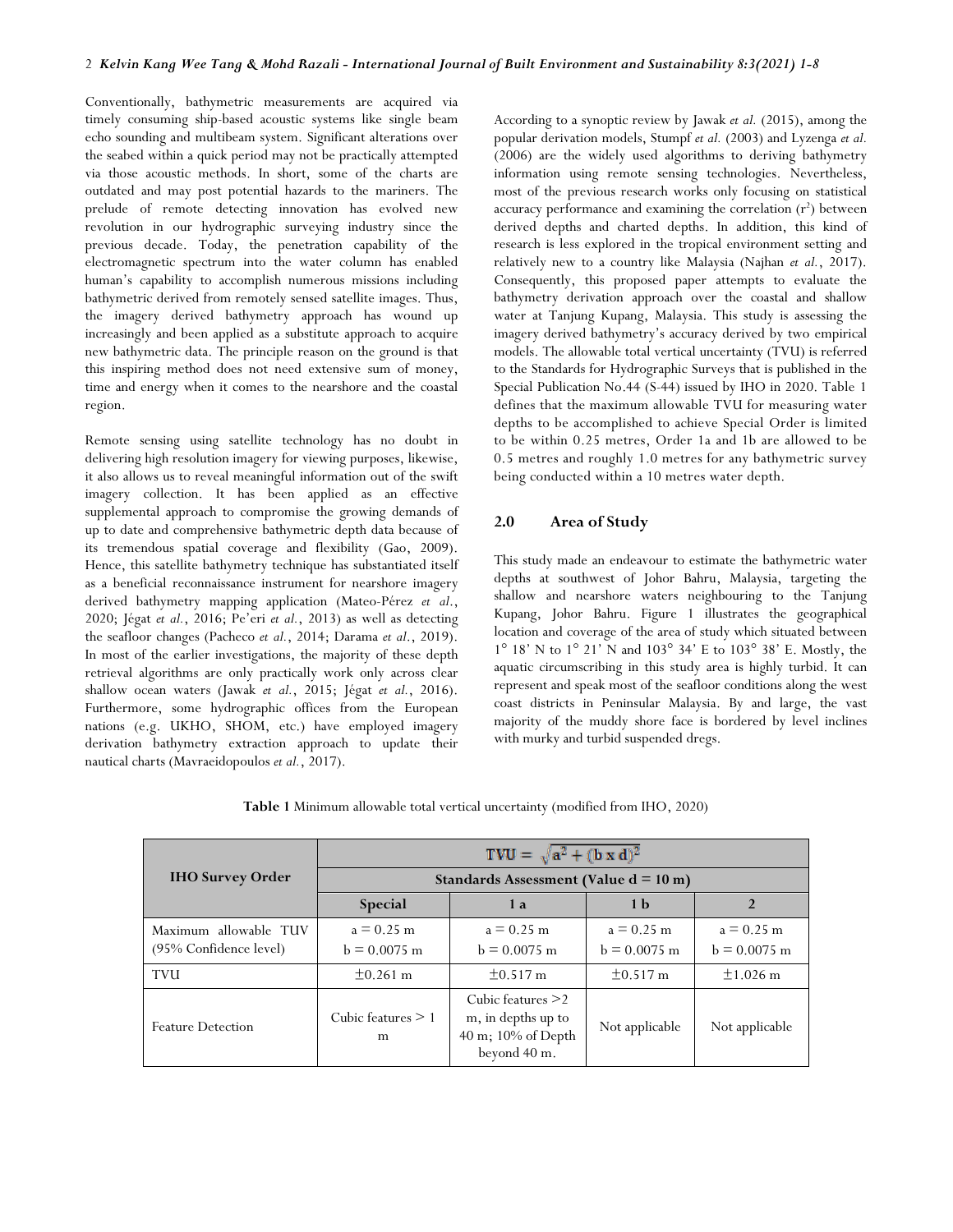

**Figure 1** The geographical location of the study area

# **3.0 Data and Methodology**

This section briefly reviews the satellite imagery derived bathymetry methods embraced here is to extract the water depths from multispectral imagery. It outlines the two bathymetry derivation models, physical characteristics of the multispectral satellite imagery, supplementary data as well as the imagery processing software applied in this paper.

## *3.1 Methodology*

This dedicated paper fused both the remote sensing and geographical information system (RS & GIS) techniques to estimate the bathymetric depth values from the multispectral satellite imagery. The entire methodology, data processing workflow as well as the data assessment process is illustrated in Figure 2 below.

Selection of dedicated satellite imagery was determined based on the quality of the sensed imageries, area of the spectral coverage, ground pixel resolution as well as its spectrum range. Prior commencing the bathymetry derivation development, image preprocessing progression was conducted to abolish the unwanted path radiance, atmospheric effects and also filter out all the annoying sea surface reflectance. Subsequently, it was trailed with the geometric correction to get rid of the distortion errors. Next, a set of precise surveyed depths was discrete into two separate data sets. The first training dataset was adopted to construct the linear regression models, resolve the most fitting tuneable constant coefficient in bathymetry derivation algorithms. While, the second testing data was arranged for the data accuracy and assessment analysis.



**Figure 2** The flowchart of the entire methodology and processing stages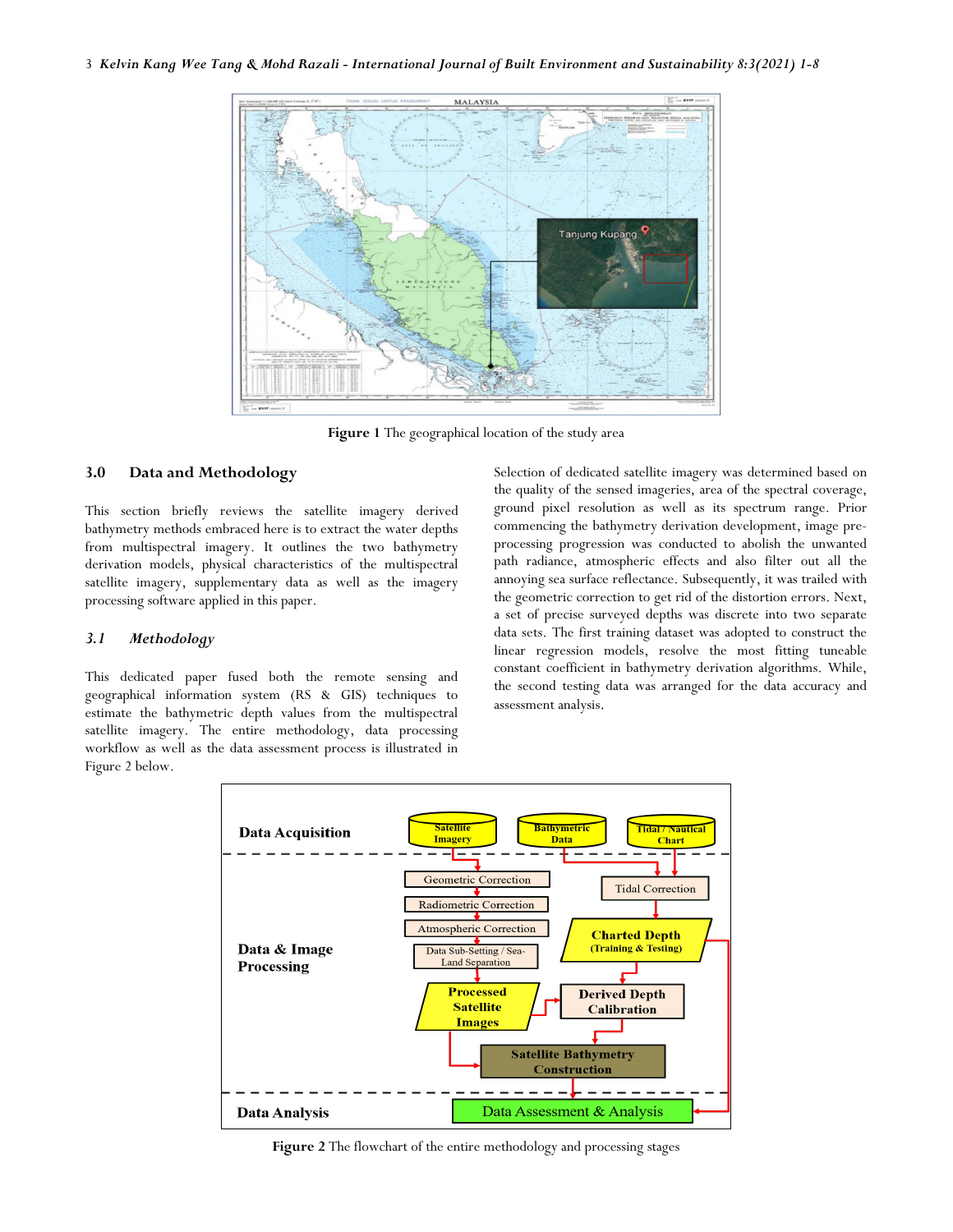# *3.2 Multispectral Spectral Images*

Landsat-8 multispectral satellite images acquired in June 27, 2013 were utilised in this feasibility study. Theoretically, short wavelength spectrum in the visible region is more desirable in imagery derived bathymetric mapping because these spectrums have a greater penetration into the aquatic environment. For instance, electromagnetic radiation of blue spectrum (0.45- 0.52µm) and green spectrum (0.53-0.59µm) were chosen because of its low attenuation when passing through the water column if compared to other visible spectral.

Radiometric, atmospheric and geometric correction were conducted on to these images to remove unnecessary sea surface reflectance, unwanted path radiance and annoyed atmospheric effects as well as geometrically remove the distortion effect. Subsequently, those huge multispectral satellite images were cropped into smaller samples, comparatively small frame to optimise the satellite imagery processing.

#### *3.3 In-situ Bathymetry Measurement*

A designated *in-situ* bathymetric survey had been conducted throughout the entire study area in August 2013. These precise bathymetric depths were acquired via single beam echo sounder fitted on a fully equipped survey boat, synchronized with precise positioning obtained from a differential global navigation satellite system. The bathymetric depths were collected across the planned 25 metres line spacing and 5 metres point interval apart survey lines in the study area. All the measured data were tidally correlated to become the reduced depths. Subsequently, the surveyed bathymetric depths were adopted in constructing the depth-retrieval algorithm and being utilised in data assessment processing later.

## *3.4 Derivation Algorithms*

This study attempts to determine the bathymetric depths over the shallow and coastal zone through two different empirical approaches. The derivation models by Stumpf *et al.* (2003) and Dierssen *et al.* (2003) adopted the fundamental principle of the Beer-Lambert Law, expressed the intensity of light decreases exponentially with the increasing of depth, primarily the observed reflectance from the optical sensor to the water depth. Henceforth, a linear inversion mathematical model could empirically express the relationship between the waterpenetrating spectral.

## 3.4.1 Stumpf's Model

Stumpf *et al.* (2003) invented a band-ratio algorithm to estimate the water depth (Z) through two tuneable constant coefficients (m0 & m1) and of two consecutive water-penetrating spectral bands ( $R_i$  &  $R_j$ ). It uses the division between detected reflectance log values to calculate depth of water and the ratio will estimate a simultaneous change when the depth change. Equation 1 shows the Stumpf's algorithm.

$$
Z = m_0 * \frac{\ln(\mathbf{R}_W(\lambda_i))}{\ln(\mathbf{R}_W(\lambda_i))} - m_1 \tag{1}
$$

Where,

 $Z =$  value from derived depth  $R_w$  = reflectance of band<sub>i</sub> & band<sub>i</sub>  $m_0$  = tuneable constant  $m_1$  = offset of the depth  $n = a constant value$ 

## 3.4.2 Dierssen's Model

Dierssen *et al.* (2003) addressed alike band-ratio idea to extract the water depth (Z). However, it is modelled slightly differently by presenting the log-difference between two detected reflectance values. Similarly, the water depth is estimated from two tuneable constant coefficients ( $m_0$  &  $m_1$ ) and the observed reflectance of two consecutive bands  $(R_i \& R_j)$  mathematically. Equation 2 below illuminates the Dierssen's algorithm:

$$
Z = m_0 * \ln \left[ \frac{nR_W(\lambda_i)}{nR_W(\lambda_j)} \right] + m_1 \tag{2}
$$

Where,

 $Z =$  value from derived depth  $R_w$  = reflectance of band<sub>i</sub> & band<sub>j</sub>  $m_0$  = tuneable constant  $m_1$  = offset of the depth  $n = a constant value$ 

#### 3.4.3 Least Square Regression

Least square regression is ordinarily being conducted to solve a solution where the equations happened to be more than the number of unknowns. This mathematical technique is decent for financing the most well-fitted line to a certain arrangement of focus by diminishing the total of the residuals' squares ended with the results of each single mathematical equation. Basically, it minimises the entirety of squared residuals or offsets between detected values against the close-fitting qualities conceded by a derivation model.

Henceforth, it was applied to estimate the best fitted value to mathematically unravel the two unknown tuneable constants in the two above mentioned designated equations. These diffuse attenuation coefficients were calculated using least square regression via Equation 3 and Equation 4 below. Consequently, the retrieved tuneable constants were then being applied back into the previous Equation 1 and Equation 2 to re-construct the bathymetric models for imagery derived bathymetric mapping.

$$
\hat{\mathbf{x}} = \left(\mathbf{A}^{\mathrm{T}} \mathbf{A}\right)^{-1} \mathbf{A}^{\mathrm{T}} \hat{\mathbf{y}} \tag{3}
$$

$$
\left[ \begin{matrix} m \\ c \end{matrix} \right] = \left( \begin{bmatrix} x_1 & 1 \\ x_2 & 1 \\ \vdots & \vdots \\ x_n & 1 \end{bmatrix} \begin{bmatrix} x_1 & 1 \\ x_2 & 1 \\ \vdots & \vdots \\ x_n & 1 \end{bmatrix} \right)^{-1} \left[ \begin{matrix} x_1 & 1 \\ x_2 & 1 \\ \vdots & \vdots \\ x_n & 1 \end{matrix} \right] ^{\text{T}} \left[ \begin{matrix} y_1 \\ y_2 \\ \vdots \\ y_n \end{matrix} \right] \quad (4)
$$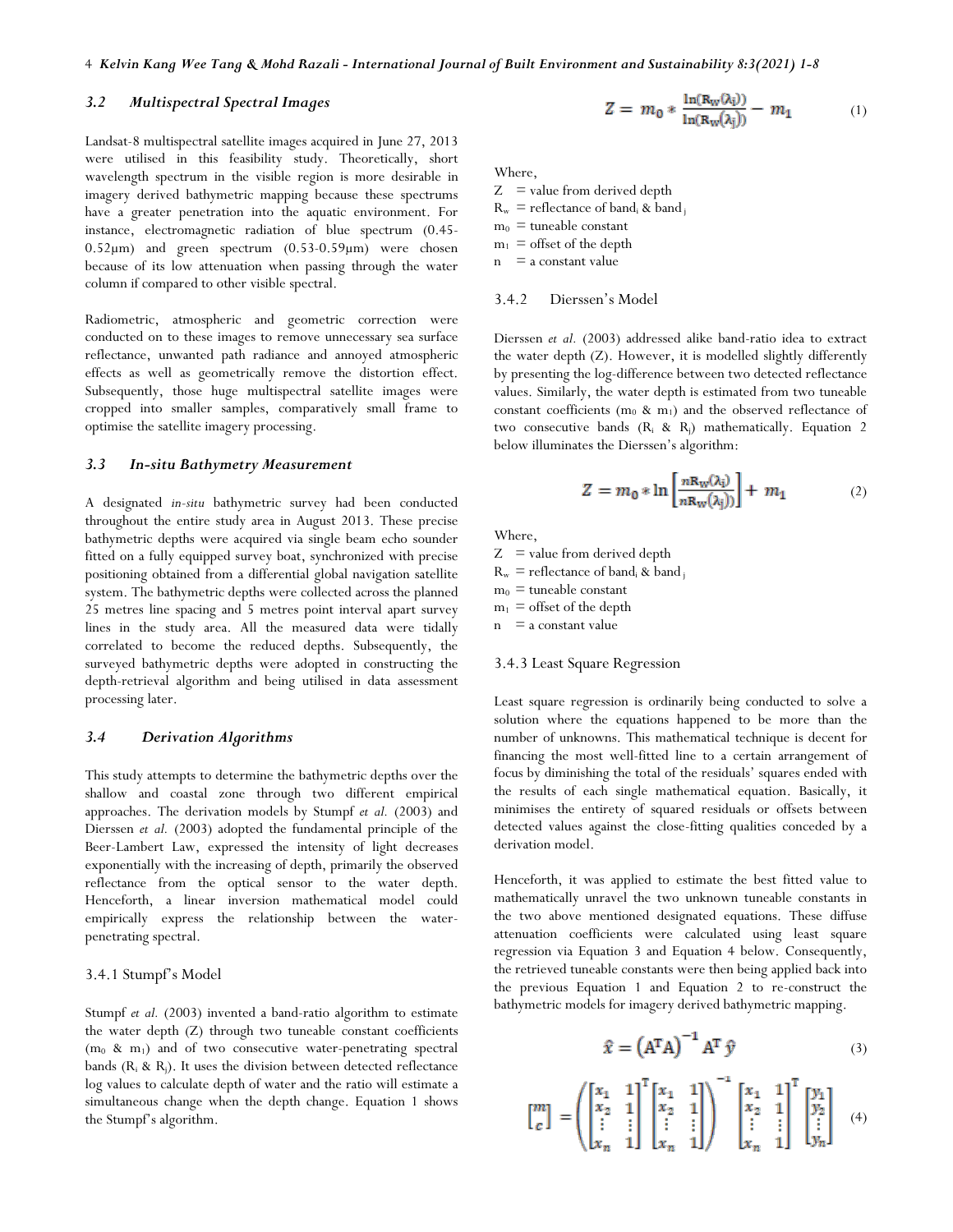# *3.5 Accuracy Assessment*

Assessment of data is a vital step in the defining the applicability of the derived bathymetric data which is usually referred as the data quality assurance too. Without a doubt, it includes an evaluation of a set of imagery derived bathymetric depths against the sounding depths measured by the ship-based acoustic system. Quantitative comparison was commenced to examine the accuracy between the derived depths and the actual surveyed soundings values. Assessment of data accuracy was featured based on several statistical approaches, correlation coefficient (r), correlation of determination  $(r^2)$ , mean absolute error (MAE) as well as the root mean square error (RMSE) between both datasets.

## **4.0 Result and Discussion**

This section discusses on the preliminary results and findings from this designated imagery derived bathymetry study. Serenely, Figure 3 illustrates various images representing the southwest of Johor, Malaysia, which include (a) Landsat-8 (RGB); (b) Nautical Chart; (c) Stumpf's model; and (d) Dierssen's model. Particularly, the seabed topography relief through their digital elevation models (DEM) is demonstrated in the following Figure 4 to Figure 5. Meanwhile, the descriptive statistical analysis and quantitative analysis of both models are shown in Table 2 and Table 3.



**Figure 3** Images showing the area of study. Image (a) Landsat-8 (RGB) (b) Nautical Chart (c) Stumpf's model & (d) Dierssen's model



**Figure 4** Bathymetric model across the study area from Stumpf's model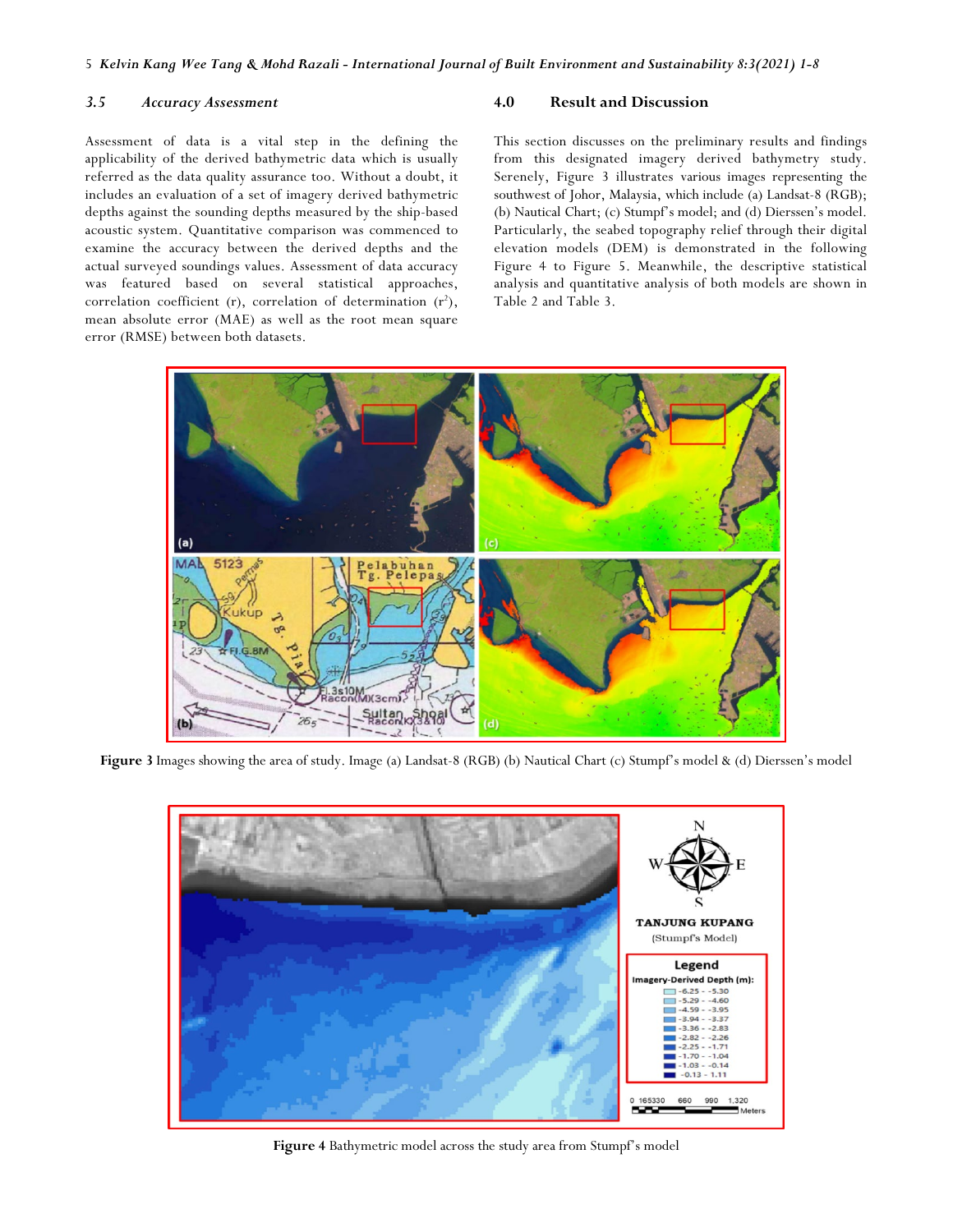

**Figure 5** Bathymetric model across the study area from Dierssen's model

So as to numerically access the accuracy of the imagery derived bathymetry depths, assessment of data was commenced using 1,367 check points, randomly extracted from the surveyed SBES dataset. In general, the statistical analysis indicates that Dierssen's model obtains 0.878 metres in term of its RMSE while Stumpf's model yields 0.885 metres for its RMSE. The MAE performs by Dierssen's model is equivalents to 0.629

metres, whereas Stumpf's model gets 0.631 metres for its MAE. Meanwhile, the  $r^2$  value of Stumpf's approach is  $0.5828$ and Dierssen's approach is 0.5834. Overall, both models have shown a similar correlation coefficient, 0.76. The statistical analysis indicates that both derivation bathymetry models have delivered satisfying outcomes in this shallow and turbid aquatic environment.

|                                      | <b>Imagery Derived Bathymetry model</b> |                  |  |  |
|--------------------------------------|-----------------------------------------|------------------|--|--|
| <b>Statistical Analysis</b>          | Stumpf's Model                          | Dierssen's Model |  |  |
| Root mean square error (RMSE)        | 0.885                                   | 0.878            |  |  |
| Mean absolute error (MAE)            | 0.631                                   | 0.628            |  |  |
| Correlation of determination $(r^2)$ | 0.5828                                  | 0.5834           |  |  |
| Correlation coefficient (r)          | 0.76                                    | 0.76             |  |  |

**Table 2** Descriptive statistical analysis for Stumpf's and Dierssen's derivation models

**Table 3** The quantitative analysis of Stumpf's and Dierssen's derivation models

| <b>Details</b>    | Stumpf's derivation model |                | Dierssen's derivation model |                    |
|-------------------|---------------------------|----------------|-----------------------------|--------------------|
|                   | <b>Samples</b>            | Percentage (%) | Sample                      | Percentage $(\% )$ |
| Total samples     | 1367                      | 100            | 1367                        | 100                |
| <b>IHO</b> Passed | 1215                      | 88.9           | 1211                        | 88.6               |
| <b>IHO</b> Failed | 152                       | 11.1           | 156                         | 11.4               |
| Special order     | 474                       | 34.7           | 513                         | 37.5               |
| Order 1a & 1b     | 395                       | 28.9           | 370                         | 27.1               |
| Order 2           | 346                       | 25.3           | 328                         | 24.0               |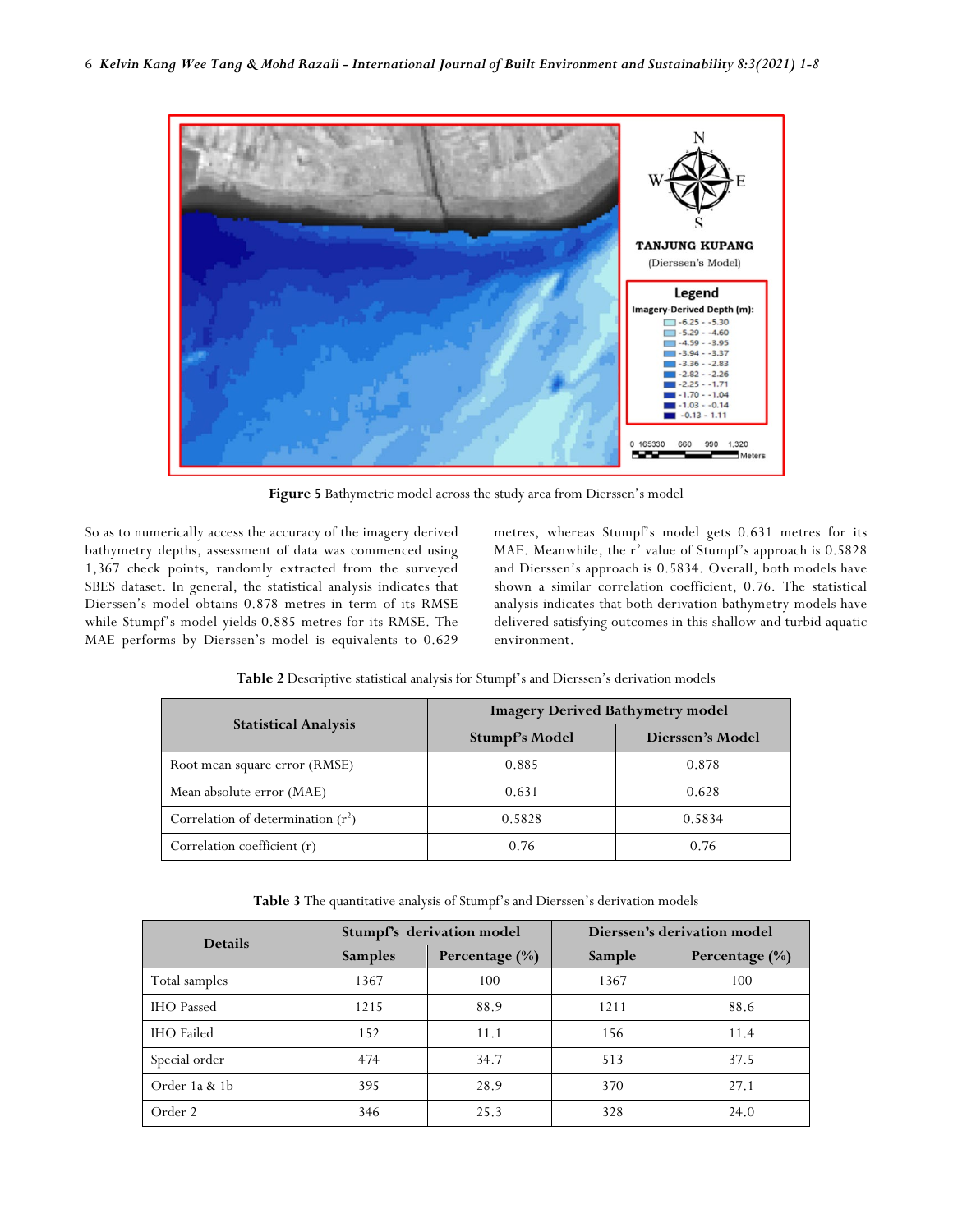In general, both models have demonstrated adequate results. In terms of total vertical uncertainty (TVU) accomplishment rate, 88.9% and 88.6% out of the 1,367 samples generated from Stumpf's and Dierssen's derivation models are able accomplished the minimum IHO survey standards based on the IHO's guidelines; meanwhile, the result also shows that there are 152 samples (11.1%) generated from Stumpf's model and 156 samples (11.4%) by Dierssen's model yet to go along the base necessity set up established in IHO's survey standard, respectively.

Undeniably, 474 samples (34.7%) out of the total 1,367 samples from Stumpf's model and 513 samples (37.5%) out of the total 1,367 samples from Dierssen's model have fruitfully meet the class of Special Order; another 395 samples (28.9%) by Stumpf's model and 370 samples (27.1%) by Dierssen's model successfully fall under class Order 1a & 1b, while 346 points (25.3%) generated from Stumpf's model and 328 points (24.0%) generated from Dierssen's model successfully passed the minimum accuracy specification at least class Order 2 as per stipulated in IHO's S-44.

Dominant part of the previous investigations just focusing on benthic survey over the clear shallow water areas and the tropical coastal region is less examined. Also, most of the suggested bathymetric derivation studies neglected the accuracy perspective. To summarize, the above-mentioned derivation algorithms had successfully formed linear inversion mathematical models which could empirically express the relationship between the waterpenetrating spectral through a relatively turbid water zone across the study area. Thus far, the correlation and minimum IHO survey standards performance analysis results obtained in this study indicated that band-ratio derivation algorithms may also work over the muddy and turbid water regions in the tropical environment setting. Based on the finding outcomes, this analysis showed that in the future, satellite remote sensing data can be utilised in determining the depth of water. This remote sensing and GIS technique could be recognized as a new survey technique to map the broad seabed topography along the coastlines.

## **5.0 Conclusion**

In the culmination of examination, the objectives and goals are effectively achieved. It analyses the practicality of the imagery derived bathymetric mapping in relatively shallow and profoundly turbid aquatic environment in Tanjung Kupang, Malaysia. The comparative analysis between Stumpf's and Dierssen's empirical models against the precise single beam survey training dataset has been evaluated. In the course of an experiment, there is no overwhelming difference between the results from Stumpf's and Dierssen's derivation models. Additionally, it is capable to achieve the minimum TVU specification stipulated in the IHO's S-44 document.

However, when looking into a more comprehensive point of view, the RMSE and MAE are showing greater values than the allowed TVUs as per specified in Order Special and Order 1a & 1b. The water clarity and turbidity has always been the key factor that determines the level of penetration level for visible

wavelengths in the water column for bathymetry derivation. The absorption and scattering of spectrum triggered by the dissolved organics and suspended particles as well as dregs in water column do influent the maximum depth of penetration in the turbid region. In short, it will lead to an incorrect shoaling in bathymetric depth retrieval. Like most other scientific researches, this preliminary findings and outcomes indicate that there are needs for further extensive study, probably in unravelling the testing site into few different depth zones and apply extra groundtruthing points to redefine the most appropriate linear regression analysis on each designated depth zone. Perhaps, such tactic can formulate multi-linear regression models to define the most suitable constant diffuse attenuation coefficients based on each designated water depth in a more ideal algorithm.

In short, this satellite bathymetry technique does not require any equipment mobilisation necessities, offers a quick and effective solution to unveil seafloor relief over a broader area of study. The encouraging preliminary results can be an alternative source of bathymetric data when mapping the coastal and shallow water in tropical region. Conversely, this imagery derived bathymetry can be considered as cost-effective bathymetric surveying solutions to supply more up-to-date survey data to governing the marine administration and development in the Blue Economy and to support the initiative of SDG 14.

# **Acknowledgement**

The authors would like to express their appreciation to GeoCoastal Research Unit (Gi2RG), Faculty of Built Environment and Surveying, Universiti Teknologi Malaysia (UTM) and the Department of Survey and Mapping Malaysia (DSMM). All the financial resources and research facilities supported under Research University Grant (Vote Number: Q.J130000.2527.17H97) is also highly acknowledged.

### **References**

Bramante, J. F., Raju, D. K. & Sin, T. M. (2013). Multispectral Derivation of Bathymetry In Singapore's Shallow, Turbid Waters. *International Journal of Remote Sensing*, 34(6): 2070-2088.

Darama, Y., Selek, Z. & Selek, B. (2019). "Determination of sediment deposition of Hasanlar Dam using bathymetric and remote sensing studies." *Natural Hazards*, 97(1): 211-227.

Dierssen, H. M., Zimmerman, R. C., Leathers, R. A., Downes, T. V., & Davis, C. O. (2003). Ocean Color Remote Sensing of Seagrass and Bathymetry in The Bahamas Banks By High‐Resolution Airborne Imagery. *Limnology and Oceanography*, 48(1part2): 444-455.

Gao, J. (2009). Bathymetric Mapping by Means of Remote Sensing: Methods, Accuracy and Limitations. *Physical Geography*, 33(1): 103-116.

Hamylton, S. M., Hedley, J. D., & Beaman, R. J. (2015). Derivation of High-Resolution Bathymetry from Multispectral Satellite Imagery: A Comparison of Empirical and Optimisation Methods Through Geographical Error Analysis. *Remote Sensing*, 7(12): 16257-16273.